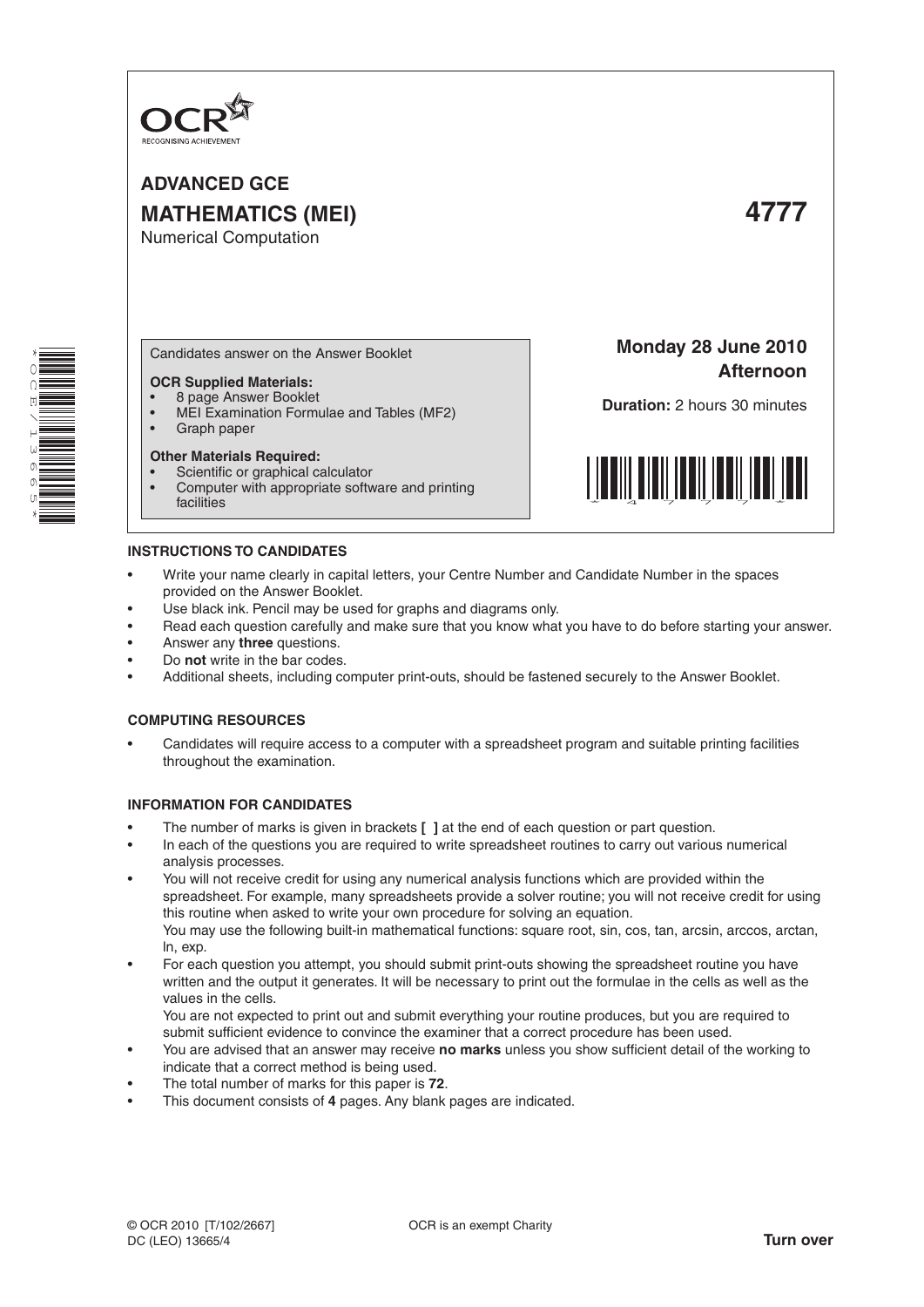**1** The table shows some values of *x* and *y* that have been obtained experimentally. The values are assumed to be correct to the numbers of significant figures shown.

| $\mathcal{X}$ | 0.09  | 0.93  | 1.91  | 4.10     | 4.91     | 6.04     |
|---------------|-------|-------|-------|----------|----------|----------|
|               | 1.076 | 0.897 | 0.498 | $-0.544$ | $-0.740$ | $-0.900$ |

- **(i)** Estimated values of *y* are required for various values of *x*. Explain briefly why Newton's divided difference formula might be used here in preference to other methods of interpolation. **[3]**
- **(ii)** Use a spreadsheet to obtain a sketch of the data. **[2]**
- **(iii)** Set up a spreadsheet, using divided differences, to produce a sequence of estimates, linear, quadratic, cubic and quartic, of *y* when *x* = 3.

Discuss briefly the likely accuracy of the value of *y* when  $x = 3$ . [14]

- **(iv)** Modify the spreadsheet so that it will estimate *y* for user-specified values of *x* near to 3. Hence determine, to 2 decimal places, the value of *x* for which *y* is zero. **[5]**
- **2 (i)** The trapezium rule, using *n* strips of equal width *h*, is used to find an estimate  $T_n$  of the integral

$$
I = \int_{a}^{b} f(x) \mathrm{d}x.
$$

You are given that the global error in  $T<sub>n</sub>$  is of the form

 $A_2 h^2 + A_4 h^4 + A_6 h^6 + ...$ 

where the coefficients  $A_2$ ,  $A_4$ ,  $A_6$ , ... are independent of *n* and *h*.

Show that  $T_n^* = \frac{1}{3} (4 T_{2n} - T_n)$  is an estimate of *I* with global error of order  $h^4$ .

Write down, without proof, an expression,  $T_n^{**}$ , in terms of  $T_{2n}^{*}$  and  $T_n^{*}$ , that represents an estimate of *I* with global error of order  $h^6$ . estimate of *I* with global error of order  $h^6$ .

- (ii) Use a spreadsheet to obtain a graph of  $y = \ln(1 + \sin x)$  for  $0 \le x \le 4.5$ . [2]
- **(iii)** Set up a spreadsheet that uses Romberg's method to find, correct to 5 decimal places, the integral

$$
\int_0^{\pi} \ln\left(1 + \sin x\right) \,\mathrm{d}x. \tag{11}
$$

**(iv)** Modify your spreadsheet so that it finds the value of

$$
\int_0^c \ln\left(1+\sin x\right) \mathrm{d}x
$$

for a user-specified value of *c*. Hence find, correct to 3 decimal places, the value of *c* for which the integral is zero. **[5]**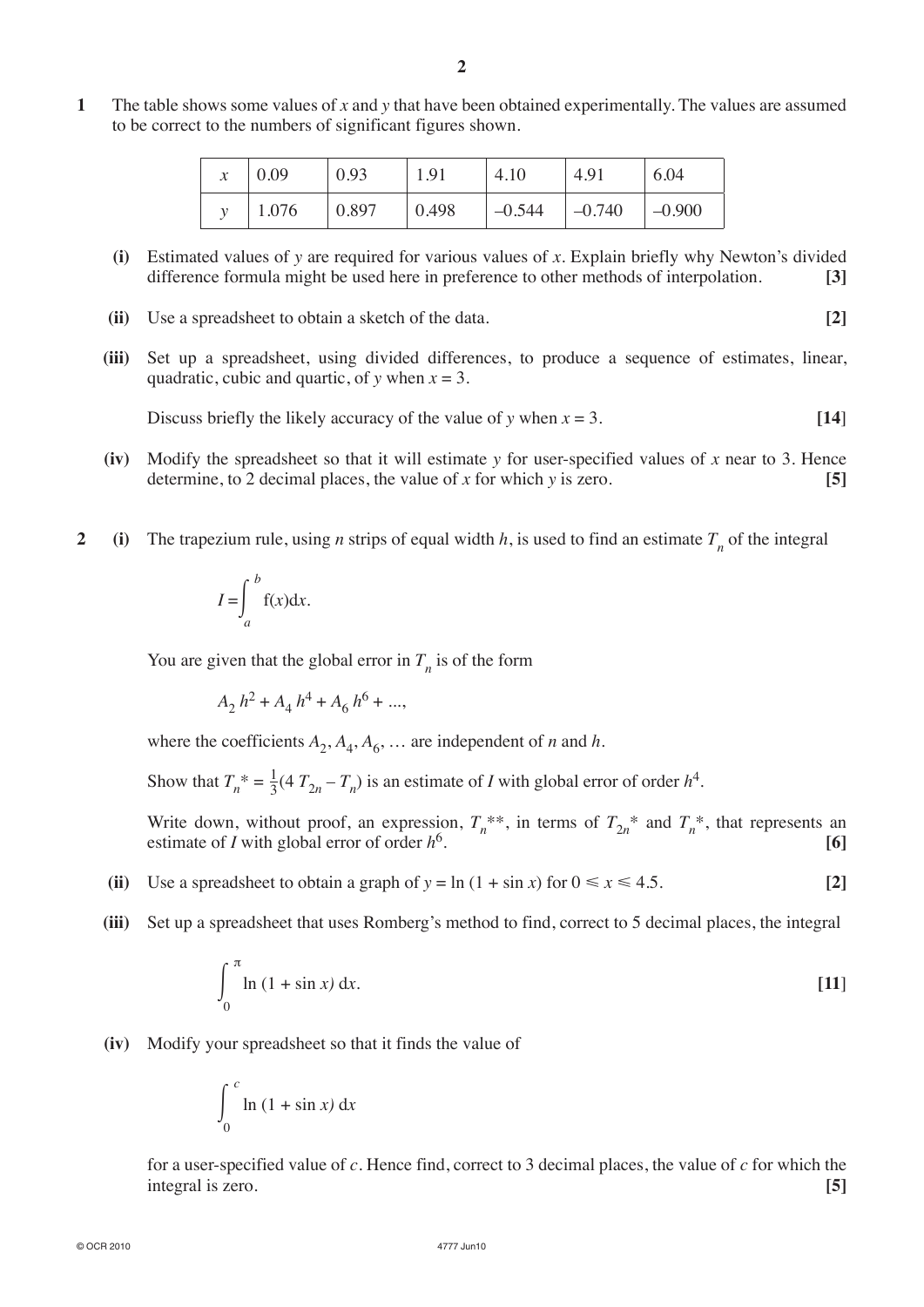**3** The differential equation

$$
\frac{dy}{dx} = \sqrt{1 + xy}
$$
, with  $y = 1$  when  $x = 1$ ,

is to be solved numerically. When  $x = 2$ , the value of *y* is  $\alpha$ .

- (i) Use the modified Euler method with  $h = 0.1, 0.05, 0.025, \ldots$  to obtain a sequence of estimates of α. Show that the convergence of this sequence is second order. Obtain the value of α correct to 4 decimal places. **[12**]
- **(ii)** Now set up a predictor-corrector routine to find a sequence of estimates of α. Use the Euler method as predictor and the modified Euler method as corrector. Apply the corrector 3 times at each step. As before take  $h = 0.1, 0.05, 0.025, \ldots$  until  $\alpha$  is secure to 4 decimal places. **[8]**
- **(iii)** Compare briefly the computational merits of the methods in parts **(i)** and **(ii)**. **[4]**
- **4** The system of linear equations with augmented matrix

| $7 + \alpha$ |              |              |            | $1+\beta$ |
|--------------|--------------|--------------|------------|-----------|
|              | $5 + \alpha$ |              |            |           |
|              |              | $3 + \alpha$ |            |           |
|              |              |              | $+ \alpha$ |           |

is to be investigated numerically for various values of  $\alpha$  and  $\beta$ .

- (i) For the case  $\alpha = 0.1$  and  $\beta = 0$ , solve the equations using Gaussian elimination with partial pivoting. Find the magnitude of the determinant of the coefficient matrix. [14]
- (ii) For the case  $\alpha = 0.01$ , solve the equations for
	- $(A)$   $\beta = 0$ ,
	- (*B*)  $\beta = 0.01$ ,

and find the magnitude of the determinant of the coefficient matrix.

Comment on your results. **[10**]